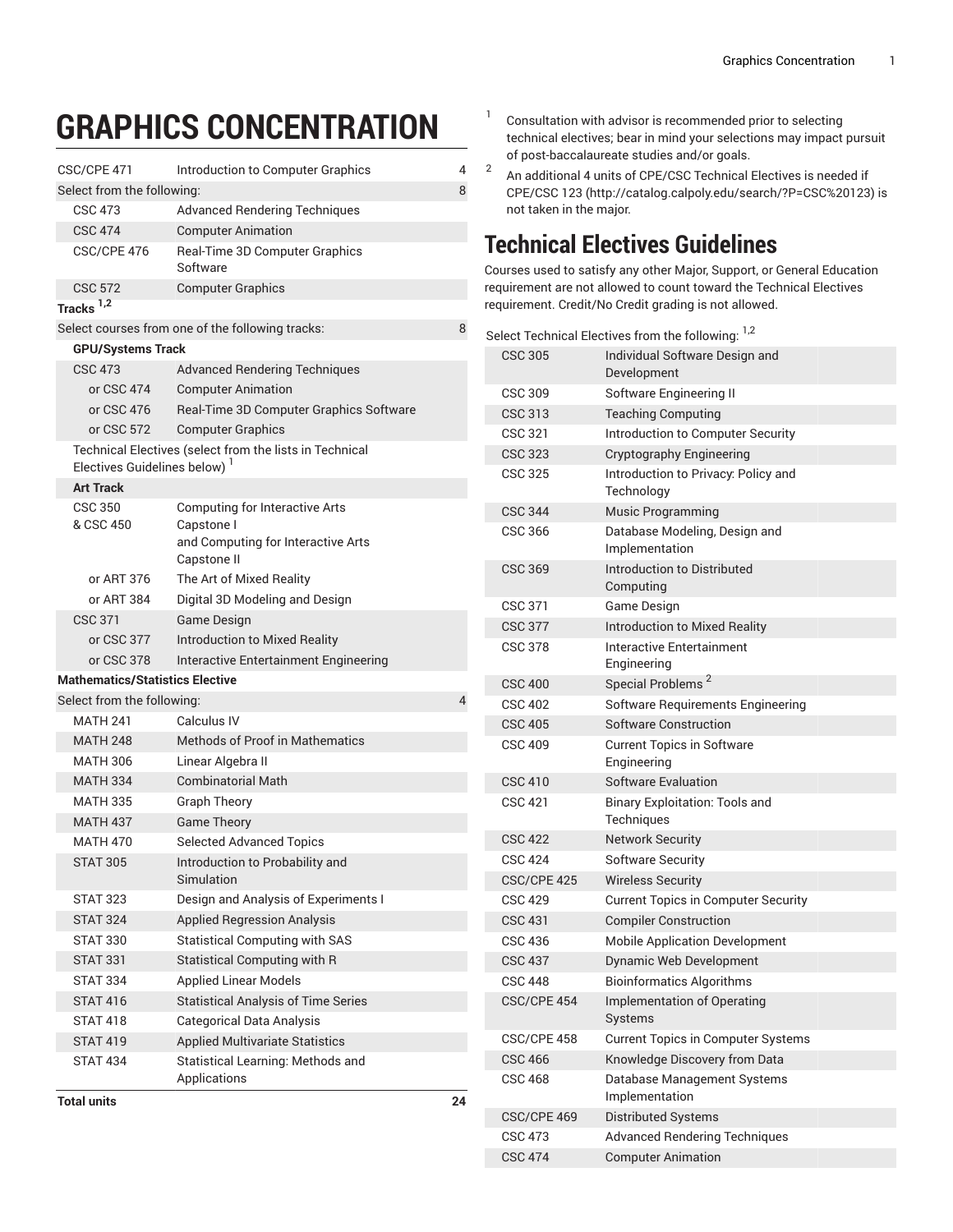ART 384 Digital 3D Modeling and Design

| CSC/CPE 476                                                         | <b>Real-Time 3D Computer Graphics</b><br>Software                                       |  | <b>BUS 310</b>                                                                                                                                                  | Introduction to Entrepreneurship                                    |  |  |
|---------------------------------------------------------------------|-----------------------------------------------------------------------------------------|--|-----------------------------------------------------------------------------------------------------------------------------------------------------------------|---------------------------------------------------------------------|--|--|
|                                                                     |                                                                                         |  | <b>CHEM 216</b>                                                                                                                                                 | Organic Chemistry I                                                 |  |  |
| Scientific and Information<br><b>CSC 477</b>                        |                                                                                         |  | <b>CHEM 217</b>                                                                                                                                                 | <b>Organic Chemistry II</b>                                         |  |  |
|                                                                     | Visualization                                                                           |  | <b>CHEM 218</b>                                                                                                                                                 | <b>Organic Chemistry III</b>                                        |  |  |
| <b>CSC 480</b>                                                      | <b>CSC 478</b><br><b>Current Topics in Computer Graphics</b><br>Artificial Intelligence |  | <b>CHEM 312</b>                                                                                                                                                 | Organic Chemistry: Fundamentals                                     |  |  |
| <b>CSC 481</b>                                                      | Knowledge Based Systems                                                                 |  |                                                                                                                                                                 | and Applications                                                    |  |  |
| <b>CSC 482</b>                                                      | Speech and Language Processing                                                          |  | <b>ECON 339</b>                                                                                                                                                 | Econometrics                                                        |  |  |
| <b>CSC 484</b>                                                      | User-Centered Interface Design and                                                      |  | <b>EE 201</b><br>& EE 251                                                                                                                                       | <b>Electric Circuit Theory</b><br>and Electric Circuits Laboratory  |  |  |
|                                                                     | Development                                                                             |  | EE 314                                                                                                                                                          | Introduction to Communication                                       |  |  |
| <b>CSC 486</b>                                                      | Human-Computer Interaction Theory<br>and Design                                         |  | <b>EE/CPE 336</b>                                                                                                                                               | Systems<br>Microprocessor System Design                             |  |  |
| <b>CSC 487</b>                                                      | Deep Learning                                                                           |  | EE 424                                                                                                                                                          | Introduction to Remote Sensing                                      |  |  |
| <b>CSC 490</b>                                                      | Selected Advanced Topics <sup>2</sup>                                                   |  | <b>ENVE 542</b>                                                                                                                                                 | Sustainable Environmental                                           |  |  |
| <b>CSC 493</b>                                                      | Cooperative Education Experience <sup>2</sup>                                           |  |                                                                                                                                                                 | Engineering                                                         |  |  |
| <b>CSC 496</b>                                                      | Selected Advanced Laboratory <sup>2</sup>                                               |  | <b>IME 301</b>                                                                                                                                                  | <b>Operations Research I</b>                                        |  |  |
| <b>CSC 508</b>                                                      | Software Engineering I                                                                  |  | <b>IME 314</b>                                                                                                                                                  | <b>Engineering Economics</b>                                        |  |  |
| <b>CSC 509</b>                                                      | Software Engineering II                                                                 |  | <b>IME 315</b>                                                                                                                                                  | <b>Financial Decision Making for</b>                                |  |  |
| <b>CSC 513</b>                                                      | <b>Computing Education Research and</b>                                                 |  |                                                                                                                                                                 | Engineers                                                           |  |  |
|                                                                     | Practice                                                                                |  | <b>IME 356</b>                                                                                                                                                  | <b>Manufacturing Automation</b>                                     |  |  |
| CSC/CPE 515                                                         | <b>Computer Architecture</b>                                                            |  | <b>MATH 241</b>                                                                                                                                                 | Calculus IV                                                         |  |  |
| <b>CSC 521</b>                                                      | <b>Computer Security</b>                                                                |  | <b>MATH 242</b>                                                                                                                                                 | <b>Differential Equations I</b>                                     |  |  |
| <b>CSC 522</b>                                                      | <b>Advanced Network Security</b>                                                        |  | <b>MATH 248</b>                                                                                                                                                 | <b>Methods of Proof in Mathematics</b>                              |  |  |
| <b>CSC 524</b>                                                      | <b>System Security</b>                                                                  |  | <b>MATH 341</b>                                                                                                                                                 | Theory of Numbers                                                   |  |  |
| <b>CSC 530</b>                                                      | Languages and Translators                                                               |  | <b>MATH 350</b>                                                                                                                                                 | <b>Mathematical Software</b>                                        |  |  |
| <b>CSC 540</b>                                                      | Theory of Computation II                                                                |  | <b>MATH 412</b>                                                                                                                                                 | Introduction to Analysis I                                          |  |  |
| <b>CSC 549</b>                                                      | Advanced Algorithm Design and                                                           |  | ME 211                                                                                                                                                          | <b>Engineering Statics</b>                                          |  |  |
|                                                                     | Analysis                                                                                |  | ME 212                                                                                                                                                          | <b>Engineering Dynamics</b>                                         |  |  |
| <b>CSC 550</b>                                                      | <b>Operating Systems</b>                                                                |  | <b>ME405</b>                                                                                                                                                    | <b>Mechatronics</b>                                                 |  |  |
| <b>CSC 560</b>                                                      | Database Systems                                                                        |  | <b>PHIL 412</b>                                                                                                                                                 | Epistemology                                                        |  |  |
| CSC/CPE 564                                                         | <b>Computer Networks: Research Topics</b>                                               |  | <b>PHIL 422</b>                                                                                                                                                 | Philosophy of Mind                                                  |  |  |
| <b>CSC 566</b>                                                      | Topics in Advanced Data Mining                                                          |  | <b>PSY 329</b>                                                                                                                                                  |                                                                     |  |  |
| CSC/CPE 569                                                         | <b>Distributed Computing</b>                                                            |  | <b>PSY 333</b>                                                                                                                                                  | Research Methods in Psychology<br>Quantitative Research Methods for |  |  |
| <b>CSC 570</b>                                                      | <b>Current Topics in Computer Science</b>                                               |  |                                                                                                                                                                 | the Behavioral Sciences                                             |  |  |
| <b>CSC 572</b>                                                      | <b>Computer Graphics</b>                                                                |  | <b>PSY 357</b>                                                                                                                                                  | Cognition                                                           |  |  |
| <b>CSC 580</b>                                                      | Artificial Intelligence                                                                 |  | <b>STAT 305</b>                                                                                                                                                 | Introduction to Probability and                                     |  |  |
| <b>CSC 581</b>                                                      | Computer Support for Knowledge                                                          |  |                                                                                                                                                                 | Simulation                                                          |  |  |
|                                                                     | Management                                                                              |  | <b>STAT 323</b>                                                                                                                                                 | Design and Analysis of Experiments I                                |  |  |
| <b>CSC 582</b>                                                      | <b>Computational Linguistics</b>                                                        |  | <b>STAT 324</b>                                                                                                                                                 | <b>Applied Regression Analysis</b>                                  |  |  |
| <b>CSC 587</b>                                                      | <b>Advanced Deep Learning</b>                                                           |  | <b>STAT 330</b>                                                                                                                                                 | <b>Statistical Computing with SAS</b>                               |  |  |
| <b>CPE 315</b>                                                      | <b>Computer Architecture</b>                                                            |  | <b>STAT 331</b>                                                                                                                                                 | Statistical Computing with R                                        |  |  |
| <b>CPE 400</b>                                                      | Special Problems for Undergraduates                                                     |  | <b>STAT 334</b>                                                                                                                                                 | <b>Applied Linear Models</b>                                        |  |  |
| <b>CPE 416</b>                                                      | <b>Autonomous Mobile Robotics</b>                                                       |  | <b>STAT 416</b>                                                                                                                                                 | <b>Statistical Analysis of Time Series</b>                          |  |  |
| <b>CPE 419</b>                                                      | <b>Applied Parallel Computing</b>                                                       |  | <b>STAT 418</b>                                                                                                                                                 | <b>Categorical Data Analysis</b>                                    |  |  |
| <b>CPE 428</b>                                                      | <b>Computer Vision</b>                                                                  |  | <b>STAT 419</b>                                                                                                                                                 | <b>Applied Multivariate Statistics</b>                              |  |  |
| <b>CPE 442</b>                                                      | Real Time Embedded Systems                                                              |  | <b>STAT 434</b>                                                                                                                                                 | Statistical Learning: Methods and                                   |  |  |
| <b>CPE 464</b>                                                      | Introduction to Computer Networks                                                       |  |                                                                                                                                                                 | Applications                                                        |  |  |
| <b>CPE 465</b>                                                      | <b>Advanced Computer Networks</b>                                                       |  |                                                                                                                                                                 |                                                                     |  |  |
|                                                                     | Up to 4 units may be taken from the Approved External                                   |  | A total of 0-4 technical elective units (depending on Track) selected                                                                                           |                                                                     |  |  |
|                                                                     | Electives listed below:                                                                 |  | from upper-division and graduate CSC and CPE courses open to<br>those in the major and not otherwise required by the major.                                     |                                                                     |  |  |
| <b>AERO 450</b><br>Introduction to Aerospace Systems<br>Engineering |                                                                                         |  | An additional 4 units of CPE/CSC Technical Electives is needed if<br>CPE/CSC 123 (http://catalog.calpoly.edu/search/?P=CSC%20123) is<br>not taken in the major. |                                                                     |  |  |
| <b>ART 376</b>                                                      | The Art of Mixed Reality                                                                |  |                                                                                                                                                                 |                                                                     |  |  |
|                                                                     |                                                                                         |  |                                                                                                                                                                 |                                                                     |  |  |